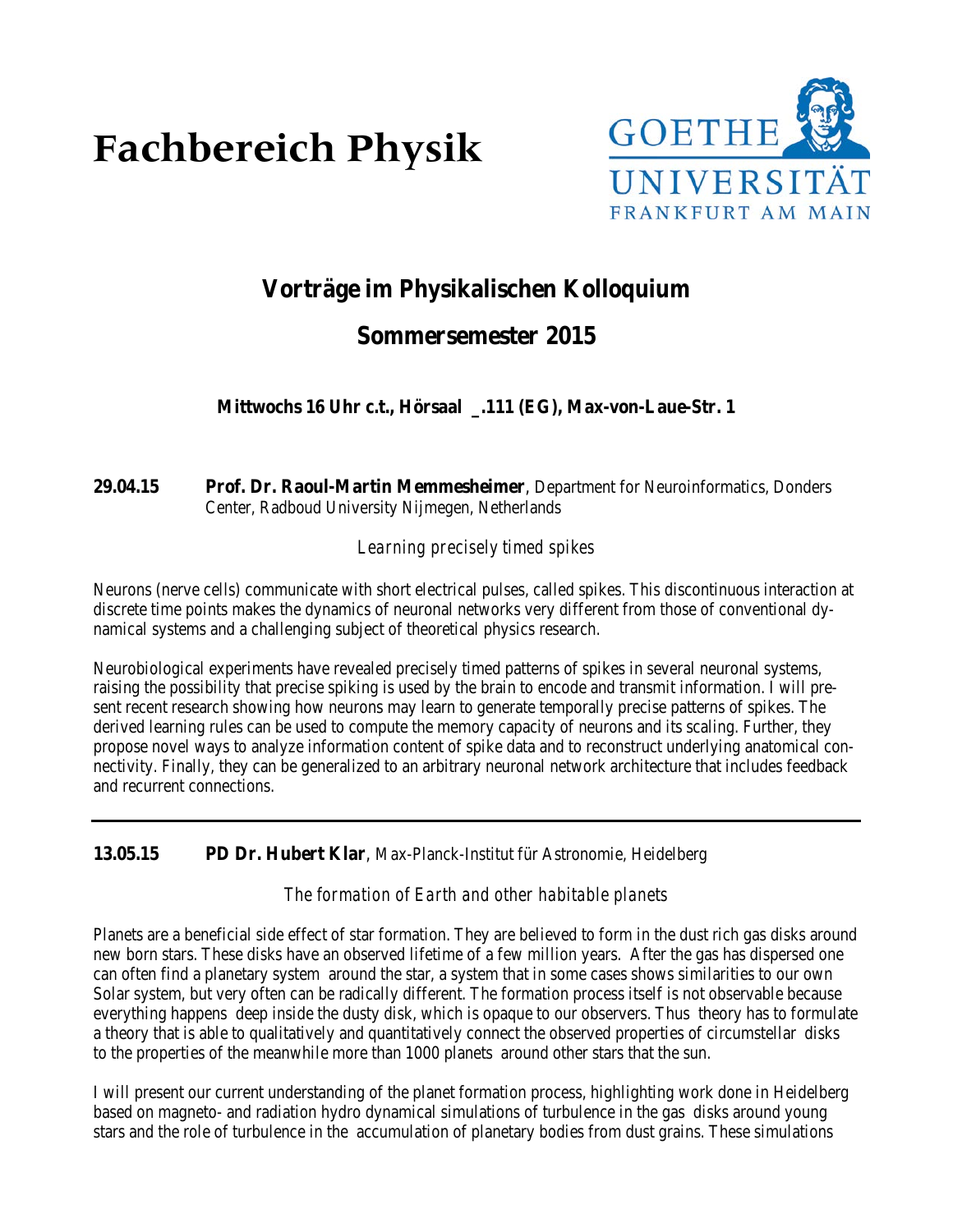will provide the key information on the likelihood to find other worlds in the universe that can provide conditions to sustain life. Life that will produce observational signatures that we will be able to detect in the not too far future.

# **20.05.15 PD Dr. George Bruls**, Physikalisches Institut, Goethe-Universität

*Abbe, Bessel, Newton: Focal length measurement and thin*‐*lens theory*

We show that recent developments in non-paraxial geometrical optics(1) allow highly accurate numerical and analytical descriptions of the optical properties of real-life lens systems, including focal length, (position of) principal planes and typical (cushion and barrel) image distortions.

(1) Dr. G.Bruls, Exact formulas for a thin-lens system with an arbitrary number of lenses; accepted for publication in Optik (Elsevier), April 2015

**27.05.15 Prof. Dr. Gilles Laurent**, Max-Planck-Institut für Hirnforschung, Frankfurt

# *Neural Information Dynamics*

I will present a few examples of work in my lab (past, at Caltech, and present, at MPI Brain Research) that touch upon emergent properties of networks of neurons, and aim at identifying both the mechanisms and the potential functions of these phenomena, using "simpler" nervous systems (insects, cephalopods, fish, reptiles) as experimental model systems.

# **03.06.15 Prof. Dr. Karl-Heinz Kampert**, Bergische Universität Wuppertal, Lehrstuhl für Astroteilchenphysik

*Cosmic Rays: The Most Energetic Particles in the Universe*

Cosmic Rays have been known for more than a century and their discovery by Victor Hess was awarded with the Nobel Prize in Physics in 1936. Their flux at Earth amounts to about 20% of the natural radioactive dose and particle physicists profit from using them to calibrate their detectors. However, despite being so prominent in our daily life, very little is known about their origin. Furthermore, their energies have been measured to reach out to more than a 100 million times the beam energy in the most powerful man-made Particle accelerator, the Large Hadron Collider at CERN. Exploring the nature and origin of these particles is the goal the Pierre Auger Observatory, the worlds largest cosmic ray observatory located in Argentina. This talk addresses the open questions and reports latest results that have advanced our understanding of the most extreme cosmic messengers.

# **10.06.15 Prof. Dr. Jochen Kuhn**, TU Kaiserslautern, FB Physik/Didaktik der Physik

*physics.move: Experiment-basierte Aufgaben in den klassischen Übungen zur Experimentalphysik 1*

Der Vortrag diskutiert die Konzeption und Untersuchung eines Lehr-Lernszenarios zur "Experimentalphysik I" (Mechanik/Thermodynamik), das im Rahmen des "Regelbetriebs" der universitären Studieneingangsphase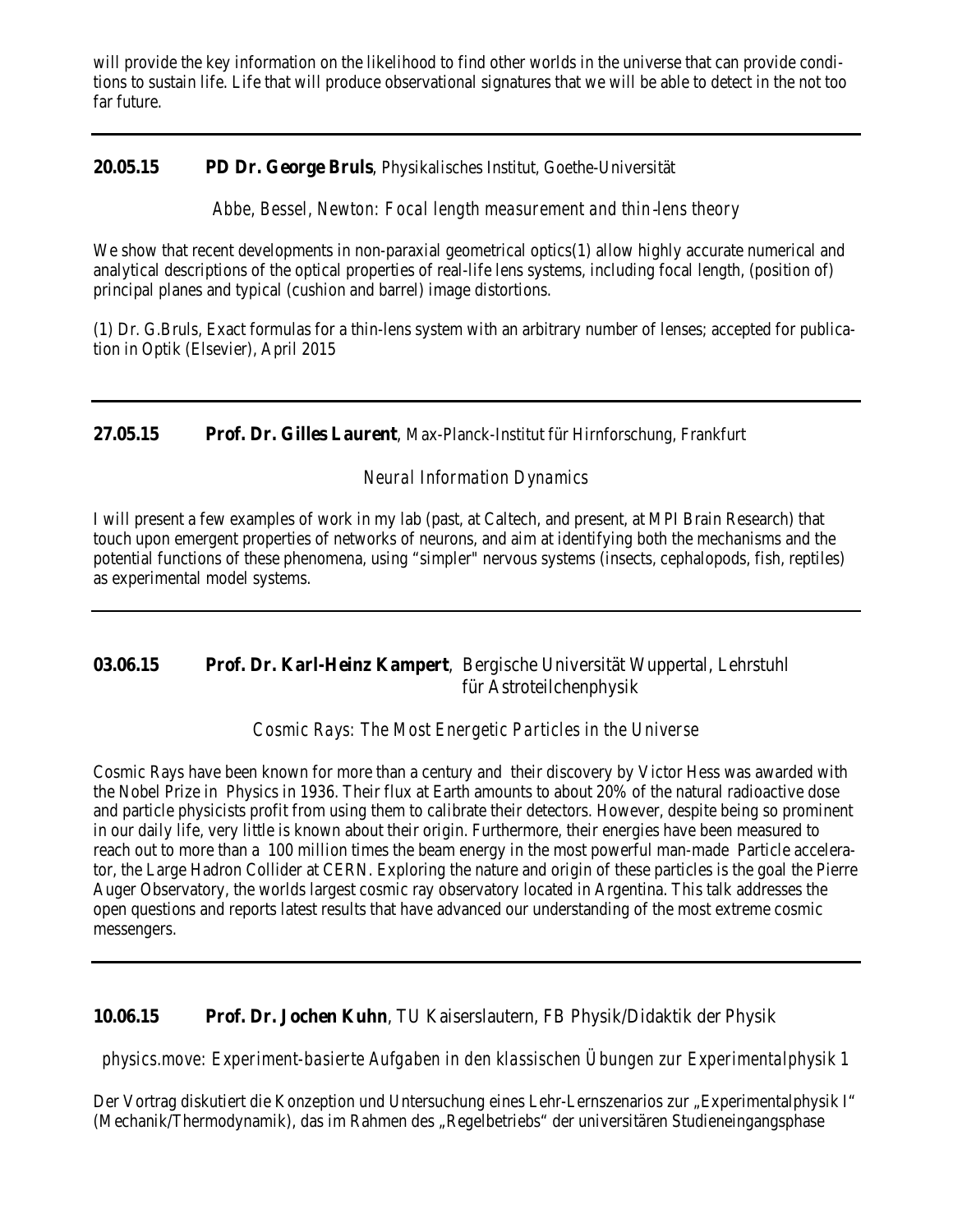umgesetzt wird. In den wöchentlichen Übungen zur Vorlesung bearbeiten die Studierenden neben klassischen auch sogenannte Videoanalyse-Aufgaben, in denen Videos von Laborexperimenten analysiert werden. Darüber hinaus führen die Studierenden selbst Experimente mit Alltagsmaterialien durch, nehmen diese mit Tablets auf und analysieren sie. Unsere Vermutung ist, dass in diesem Sinne adäquate Aufgabenstellungen das Wechselspiel zwischen Theorie und Experiment akzentuieren und naturwissenschaftliche Arbeitsweisen und Repräsentationskompetenz fördern. Nach Präsentation der Konzeption und umfangreicher Aufgabenbeispiele wird eine Interventionsstudie mit Versuchs-Kontrollgruppen-Design vorgestellt, mit dem die Ziele dieses Vorhabens (Steigerung der Leistung, Motivation, Neugierde) untersucht werden. Eine semesterbegleitende Belastungsmessung, Kontrollfragen zu Instruktionsparametern (z.B. Time-on-Task) sowie Studierendeninterviews tragen zur Einschätzung des Interventionserfolgs bei. Exemplarische Aufgabenstellungen und erste Ergebnisse aus vier Semestern konkretisieren den Vortrag.

#### **17.06.15 Dr. Kerstin Sonnabend,** Institut für Angewandte Physik, Goethe Universität Frankfurt

#### *Peanuts im Studentenfutter – Zur Nukleosynthese der p-Kerne*

Die Frage nach der Entstehung der schweren Elemente mit Ordnungszahlen größer als Eisen ist eines der ungelösten Probleme der modernen Physik. Während ein Großteil dieser Isotope durch Prozesse entsteht, die eine Abfolge von Neutroneneinfangreaktionen und β-Zerfällen beinhalten, ergeben sich bei genauerer Betrachtung dieses komplexen Themas viele faszinierende Fragen. Ein besonders rätselhafter Fall ist die Produktion von etwa 35 protonenreichen, seltenen Isotopen, die nicht mittels Neutroneneinfangreaktionen erzeugt werden können, den sogenannten *p*-Kernen. Da die *p*-Kerne in der Regel nur relative Isotopenhäufigkeiten im Promille- und Prozentbereich aufweisen, sind sie die Peanuts der Solaren Häufigkeitsverteilung.

Die leichtesten *p*-Kerne können auch in einer Folge von Protoneneinfangreaktionen während thermonuklearer Supernova-Explosionen (sog. Supernovae Typ Ia) entstehen. Ein exaktes, auf Experimenten basierendes Wissen um die wichtigsten Reaktionsquerschnitte ist der Schlüssel, um diese Hypothese zu testen. Damit bietet die Nukleosynthese der *p*-Kerne über die Einschränkung der astrophysikalischen Parameter die Möglichkeit ins Innere dieser explosiven astrophysikalischen Ereignisse zu sehen und dient damit dem besseren Verständnis der Physik dieser kosmologischen Standardkerzen.

#### **24.06.15 JProf. Dr. Marc Wagner**, Institut für Theoretische Physik, Goethe Universität Frankfurt

#### Antrittsvorlesung

#### *Untersuchung von Mesonen und Tetraquarks im Rahmen der Gitter-QCD*

Die Quantenchromodynamik (QCD) beschreibt Quarks, Gluonen und deren Wechselwirkungen. Sie erklärt, warum sich Quarks zu sogenannten Hadronen zusammenfinden, entweder Mesonen (i.d.R. Quark-Antiquark-Paare) oder Baryonen (Systeme von drei Quarks oder Antiquarks). Experimentell wurde eine Vielzahl von Mesonen beobachtet, die sich z.B. in den Quarkflavors, im Gesamtspin oder der Parität unterscheiden. Ein großer Teil dieser Mesonen ist aus theoretischer Sicht im genannten Quark-Antiquark-Bild gut verstanden. Einige Mesonen weisen jedoch unerwartete Eigenschaften auf (Massen, Zerfälle) und scheinen eine Struktur zu besitzen, die über die eines einfachen Quark-Antiquark-Paars hinausgeht. Eine in diesem Zusammenhang häufig und aktuell diskutierte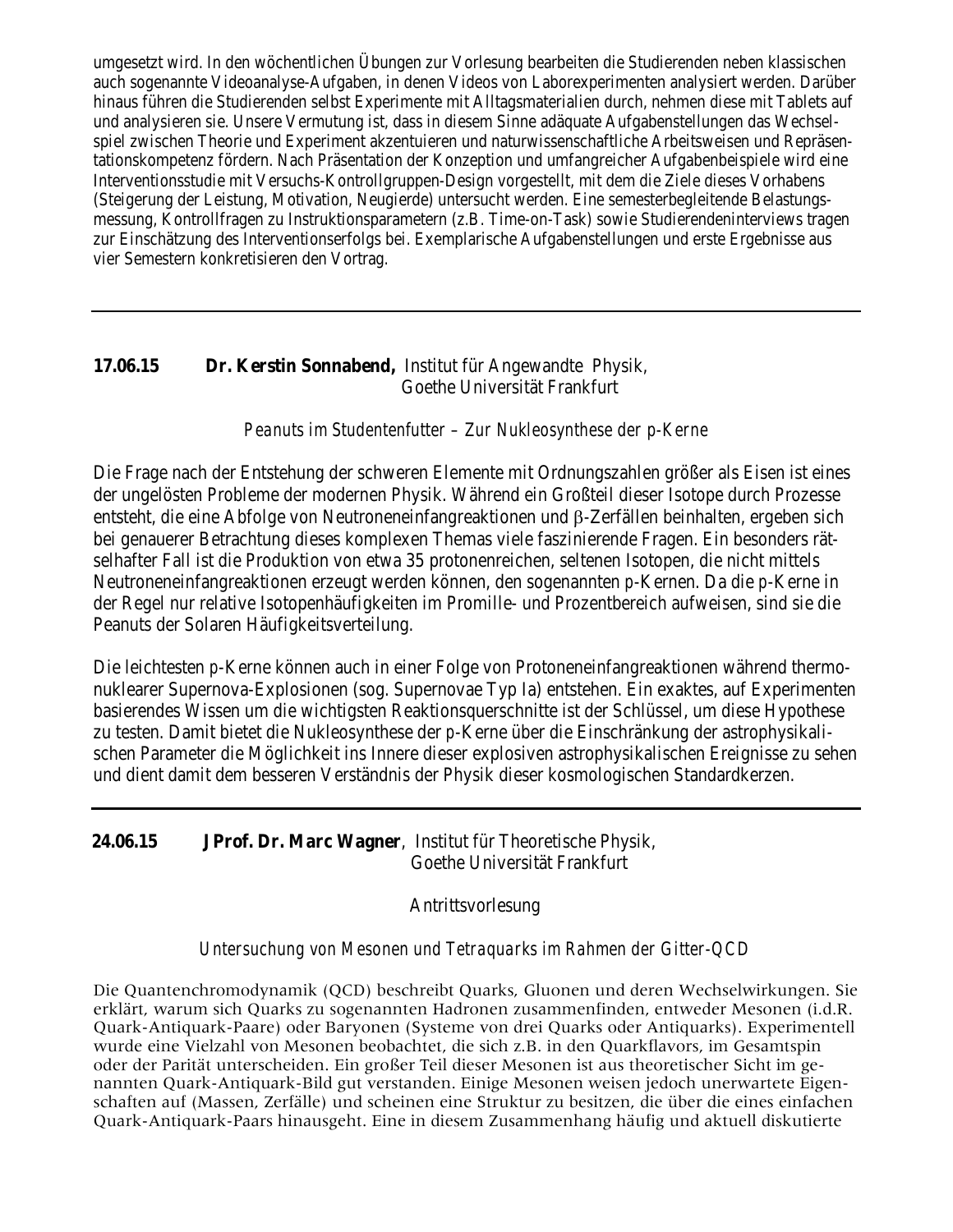aber weder experimentell noch theoretisch eindeutig nachgewiesene Struktur ist die von Tetraquarks, mesonische Zustände bestehend aus zwei Quarks und zwei Antiquarks. Nach einer kurzen Einführung in die QCD wird in diesem Vortrag erläutert, wie die komplizierten-Gleichungen der QCD numerisch mit Hilfe von Gitter-QCD gelöst werden können, mit dem Ziel Aussagen über die Eigenschaften von Mesonen, insbesondere deren Massen und Quarkstruktur, zu machen. Besonderer Fokus liegt dabei auf den oben angesprochenen Tetraquarkkandidaten.

# **01.07.15 Dr. Olga Smirnova**, Max Born Institut Berlin

#### *New effects in optical tunnelling*

Tunnelling is a ubiquitous quantum process playing fundamental role in many areas of physics, chemistry, and biology. It can occur naturally or be induced by an external field, whether static or a low-frequency oscillating. In this talk I will discuss several effects associated with tunnel ionization induced by an intense low-frequency laser field, starting with atoms and moving on to chiral molecules. First, I will discuss opportunities to use precisely controlled, circularly polarized few-cycle laser pulses to measure the so-called tunnelling delay times – the time an electron can spend while moving in the classically forbidden region under the barrier. I will show that delays during tunnel ionization of one-electron systems are equal to zero (at least within non-relativistic quantum mechanics), but that electron-electron correlation may be modifying this picture [1]. Next, I will discuss unexpected consequences of tunnelling from states with non-zero angular momentum in circularly polarized laser fields. I will show that states co-rotating and counter-rotating with the laser field tunnel differently, leading not only to the different electronic spectra but also to the generation of few-femtosecond long, spin-polarized electron bunches [2]. Finally, I will show that tunnel ionization of molecules can create holes that move, that the motion of these holes can be sensitive to the topology of the molecule, and that it can be used to follow the dynamics of the chiral response with both high sensitivity and sub-femtosecond time resolution [3].

[1] L. Torlina, F. Morales, J. Kaushal, I. Ivanov, A. Kheifets, A. Zielinski, A. Scrinzi, H. G. Muller, S. Sukiasyan, M. Ivanov and O. Smirnova, Interpreting attoclock measurements of tunnelling times, Nature physics, 11, 503, (2015) [2] R. Cireasa, A. E. Boguslavskiy, B. Pons, M. C. H. Wong, D. Descamps, S. Petit, H. Ruf, N. Thire, A. Ferre, J. Suarez, J. Higuet, B. E. Schmidt, A. F. Alharbi, F. Legare, V. Blanchet, B. Fabre, S. Patchkovskii, O. Smirnova, Y. Mairesse, V. R. Bhardwaj, Probing molecular chirality on sub-femtosecond time-scale, Nature physics, (2015) [3] I. Barth and O. Smirnova, Spin-polarized electrons produced by strong-field ionization, Phys. Rev. A, 88, 013401 (2013)

#### **08.07.15 Dr. Markus Röllig,** I. Physikalisches Institut, Universität Köln

#### *Sunblock Extreme - Astrophysics and Astrochemistry in Photo-dissociation Regions*

The visible universe is dominated by stars. Their distribution, their starlight and their cycle of birth and death determine the structure of all galaxies. Only a few percent of the total baryonic matter exists in the form of gas and dust in molecular clouds, the interstellar medium (ISM). The ISM is despite its little mass fraction in permanent interaction with the surrounding stars: clouds collapse and form new stars, stellar winds and supernova explosions return material and enrich the ISM with heavier elements, and energetic starlight determines the chemical and physical structure of molecular clouds and thus controls the clouds capacity for further star formation.

The regions where the energy balance and the chemical composition of an interstellar cloud is dominated by far-ultraviolet photons are called photo-dissociation regions (PDRs) and their emission carries information on the local conditions in the gas and dust. Up to now, almost 180 different molecules have been identified in the ISM, some of them composed of more than 12 atoms. How can such complex molecules form and survive in an hostile environment with very low temperatures and densities and under extremely intensive UV illumination, and what can we learn from their observation. I will present our current understanding of the physical and chemical conditions in PDRs and discuss recent observational results from latest instruments and missions,